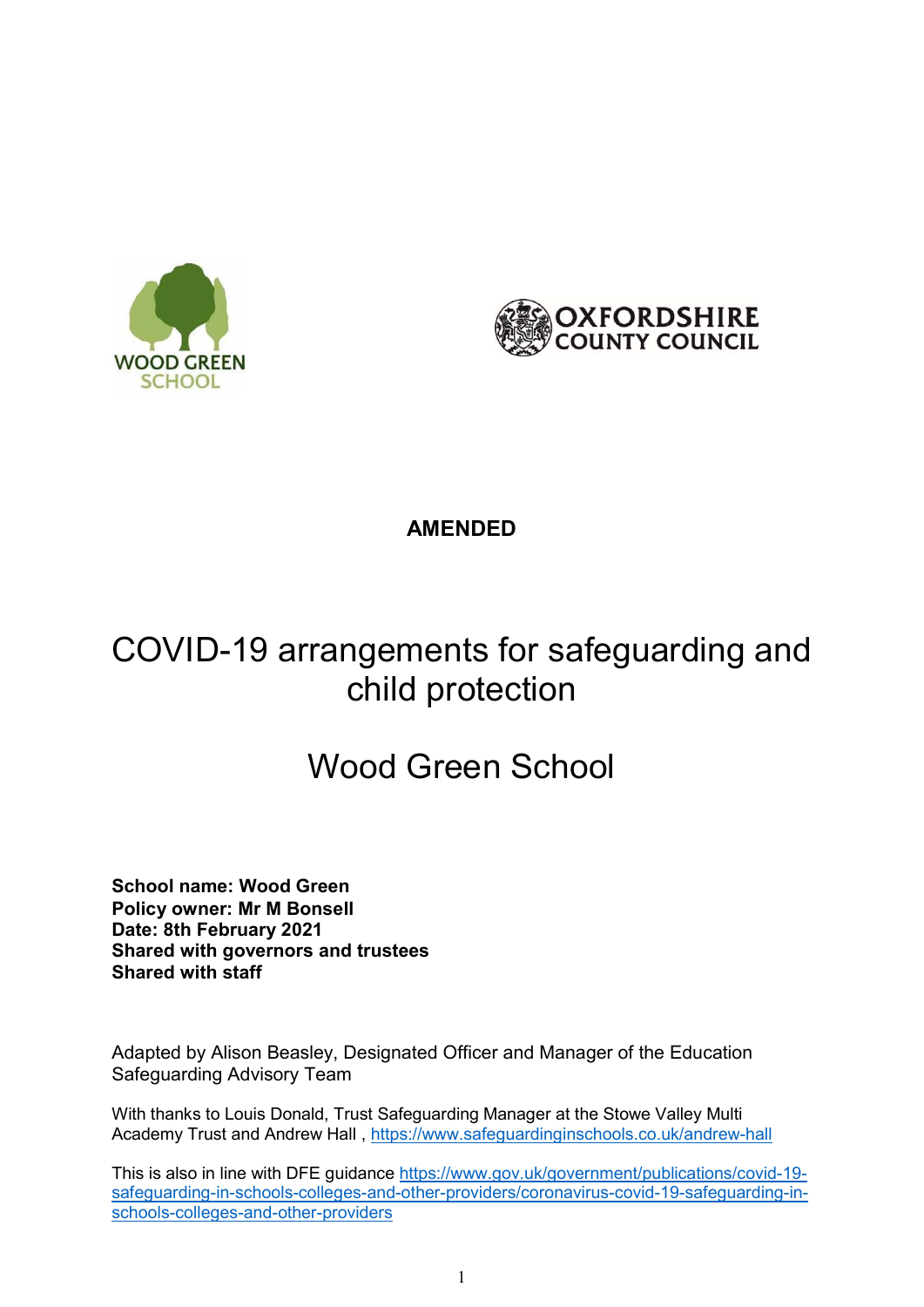### 1. Context

From 5th January 2021 Government directed schools to move to a phase of remote learning. Parents were asked to keep their children at home, wherever possible.

Schools and all childcare providers were asked to provide care for a limited number of children - children who are vulnerable, and children whose parents are critical to the COVID-19 response and cannot be safely cared for at home.

This addendum of the Wood Green School Safeguarding, and Child Protection policy contains details of our individual safeguarding arrangements in the following areas:

| 2. |  |
|----|--|
|    |  |
|    |  |
|    |  |
| 6. |  |
|    |  |
| 8. |  |
|    |  |
|    |  |
|    |  |
|    |  |
|    |  |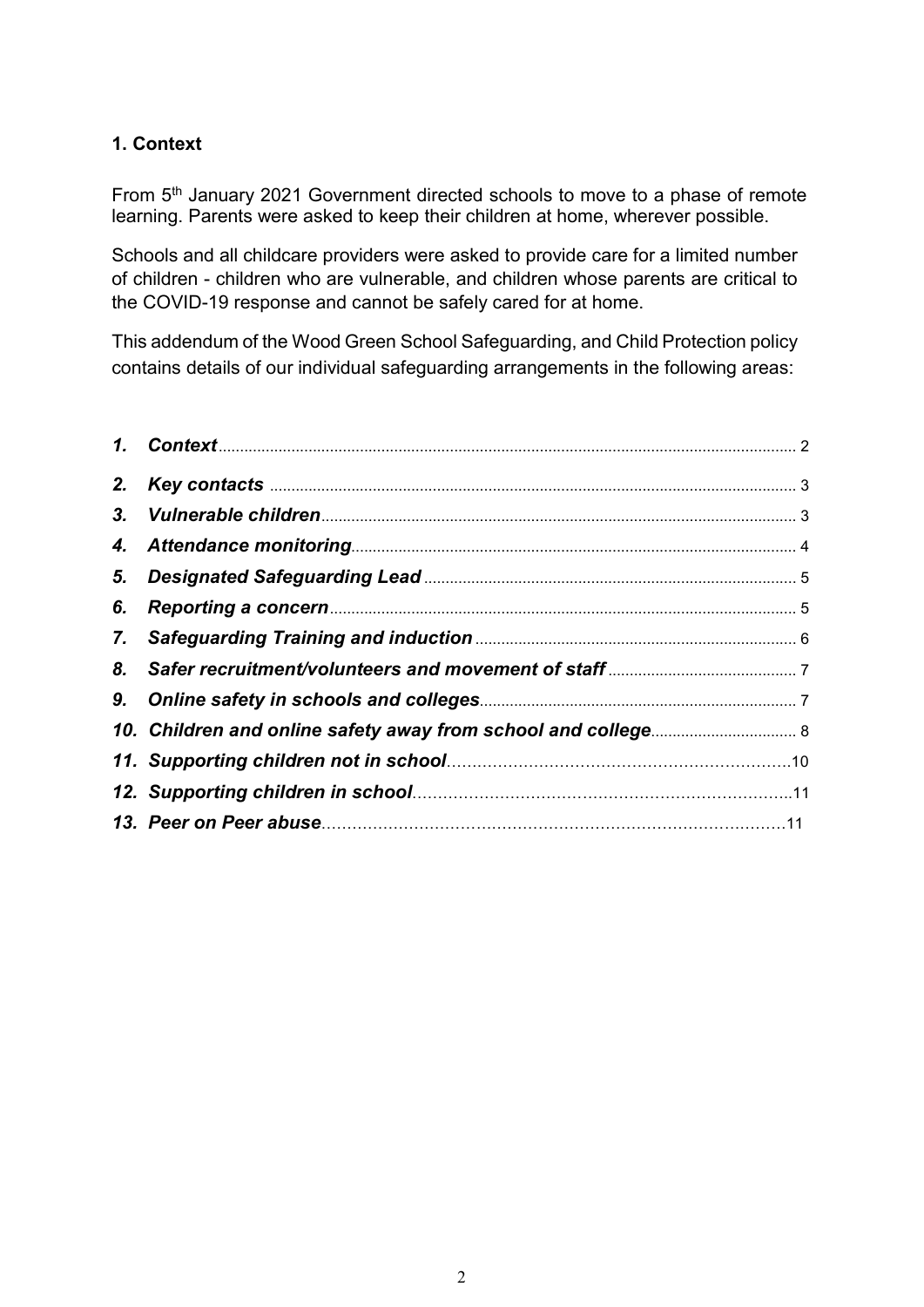#### 2. Key contacts

| <b>Role</b>               | <b>Name</b>     | <b>Phone</b> | email                       |
|---------------------------|-----------------|--------------|-----------------------------|
| <b>Designated</b>         | <b>Mark</b>     | 01993        | m.bonsell@wgswitney.org.uk  |
| Safeguarding              | <b>Bonsell</b>  | 702 355      |                             |
| Lead (DSL)                |                 |              |                             |
| <b>Headteacher if not</b> | <b>Rob</b>      | 01993        | r.shadbolt@wgswitney.org.uk |
| <b>DSL or DDSL</b>        | <b>Shadbolt</b> | 702 355      |                             |
| <b>Deputy</b>             | <b>Rachael</b>  | 01993        | r.birks@wgswitney.org.uk    |
| <b>Designated</b>         | <b>Birks</b>    | 702 355      |                             |
| safeguarding lead         |                 |              |                             |
| (DDSL)                    |                 |              |                             |
| <b>Chair of</b>           | John            | 01993        | J.Bhogal@wgswitney.org.uk   |
| governors/trustee         | <b>Bhogal</b>   | 702 355      |                             |
| <b>Safeguarding</b>       | lan Moore       | 01993        | I.Moore@wgswitney.org.uk    |
| governor/trustee          |                 | 702 355      |                             |

## 3. Vulnerable children

Vulnerable children include those who have a social worker and those children and young people up to the age of 25 with education, health and care (EHC) plans.

Those who have a social worker include children who have a Child Protection / CIN Plan and those who are looked after by the Local Authority. A child may also be deemed to be vulnerable if they have been assessed as being in need or otherwise meet the definition in section 17 of the Children Act 1989.

Those with an EHC plan will be risk-assessed in consultation with the Local Authority and parents, to decide whether they need to continue to be offered a school or college place in order to meet their needs, or whether they can safely have their needs met at home. This could include, if necessary, carers, therapists or clinicians visiting the home to provide any essential services. Many children and young people with EHC plans can safely remain at home.

Eligibility for free school meals in and of itself should not be the determining factor in assessing vulnerability.

The Headteacher and Designated Safeguarding Lead (and deputy) know who our most vulnerable children are. They have the flexibility to offer a place to those on the edge of receiving children's social care support.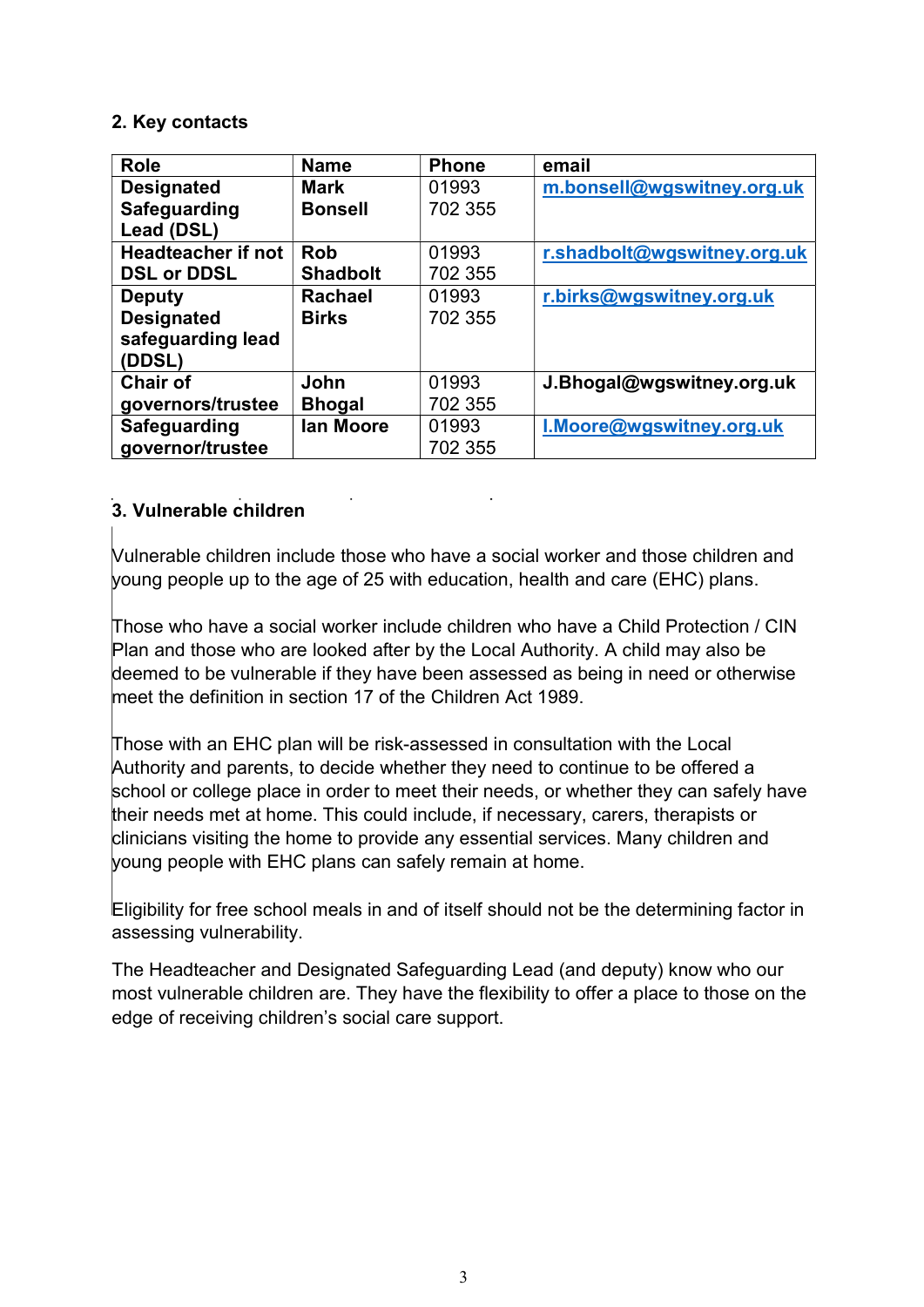Wood Green School will continue to work with and support children's social workers to help protect vulnerable children. This includes working with and supporting children's social workers and the local authority virtual school head (VSH) for looked-after and previously looked-after children. The lead person for this will be: Mark Bonsell.

Wood Green School has an expectation that vulnerable children who have a social worker will attend an education setting, so long as they do not have underlying health conditions that put them at risk. However, it also acknowledges that, in some cases home maybe a safer option for the child. Regular consultation will be undertaken with said families and their social workers to agree the best placement for the child. In circumstances where a parent does not want to bring their child to an education setting, and their child is considered vulnerable, the social worker and Wood Green School will explore the reasons for this directly with the parent. The school will ensure that all professionals involved with these vulnerable children, (e.g. social workers, SEND case workers, LCSS, Early Help worker etc) are fully informed around the current attendance of the child (attending school or not) and if not attending school the arrangements that have been put in place around safeguarding this child.

Where parents are concerned about the risk of the child contracting COVID19, Wood Green School or the social worker will talk through these anxieties with the parent/carer following the advice set out by Public Health England.

Wood Green School will encourage its vulnerable children and young people to attend a school, including remotely if needed.

#### 4. Attendance monitoring

Local authorities and education settings do not need to complete their usual day-today attendance processes to follow up on non-attendance.

Wood Green School and social workers will agree with parents/carers whether children in need should be attending school – Wood Green School will then follow up on any pupil that they were expecting to attend, who does not. Wood Green School will also follow up with any parent or carer who has arranged care for their child(ren) and the child(ren) subsequently do not attend.

This will be via a telephone conversation.

To support the above, Wood Green School will, when communicating with parents/carers and carers, confirm emergency contact numbers are correct and ask for any additional emergency contact numbers where they are available.

In all circumstances where a vulnerable child does not take up their place at school, or discontinues, Wood Green School will notify their social worker.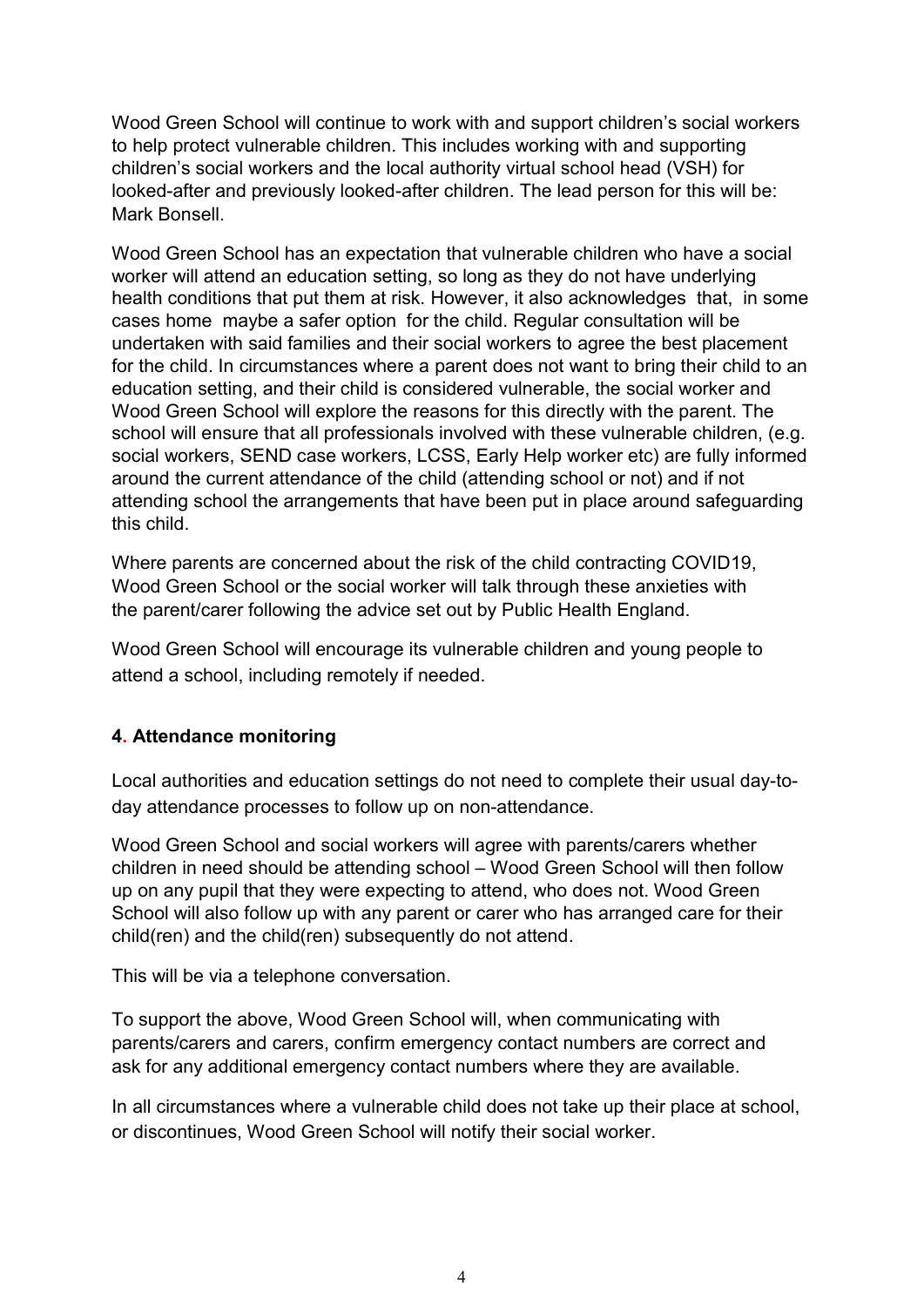The Department for Education has introduced a daily online attendance form to keep a record of children of critical workers and vulnerable children who are attending school. This allows for a record of attendance for safeguarding purposes and allows schools to provide accurate, up-to-date data to the department on the number of children taking up places.

The attendance data will also be shared with the Local Authority attendance team Attendance@oxfordshire.gov.uk.

## 5. Designated Safeguarding Lead

Wood Green School has a Designated Safeguarding Lead (DSL) and a Deputy DSL.

The Designated Safeguarding Lead is: Mark Bonsell

The Deputy Designated Safeguarding Lead is: Rachael Birks

A member of the DSL team will always be available during school hours. The optimal scenario is to have a trained DSL (or deputy) available on site. Where this is not the case a trained DSL (or deputy) will be available to be contacted via phone or online video - for example when working from home.

Where a trained DSL (or deputy) is not on site, in addition to the above, a designated member of staff will assume responsibility for co-ordinating safeguarding on site.

This might include liaising with the offsite DSL (or deputy) and as required liaising with children's social workers where they require access to children in need and/or to carry out statutory assessments at the school or college.

It is important that all our staff and volunteers have access to a trained DSL (or deputy). On each day staff on site will be made aware of that person is and how to speak to them.

The DSL will continue to engage with social workers, and attend all multi-agency meetings, which can be done remotely.

#### 6. Reporting a concern

Where staff have a concern about a child, they should continue to follow the process outlined in the school Safeguarding Policy. This should be done via the CURA system which can be done remotely.

In the unlikely event that a member of staff cannot access our normal reporting systems from home, they should email the Designated Safeguarding Lead and the Headteacher. This will ensure that the concern is received.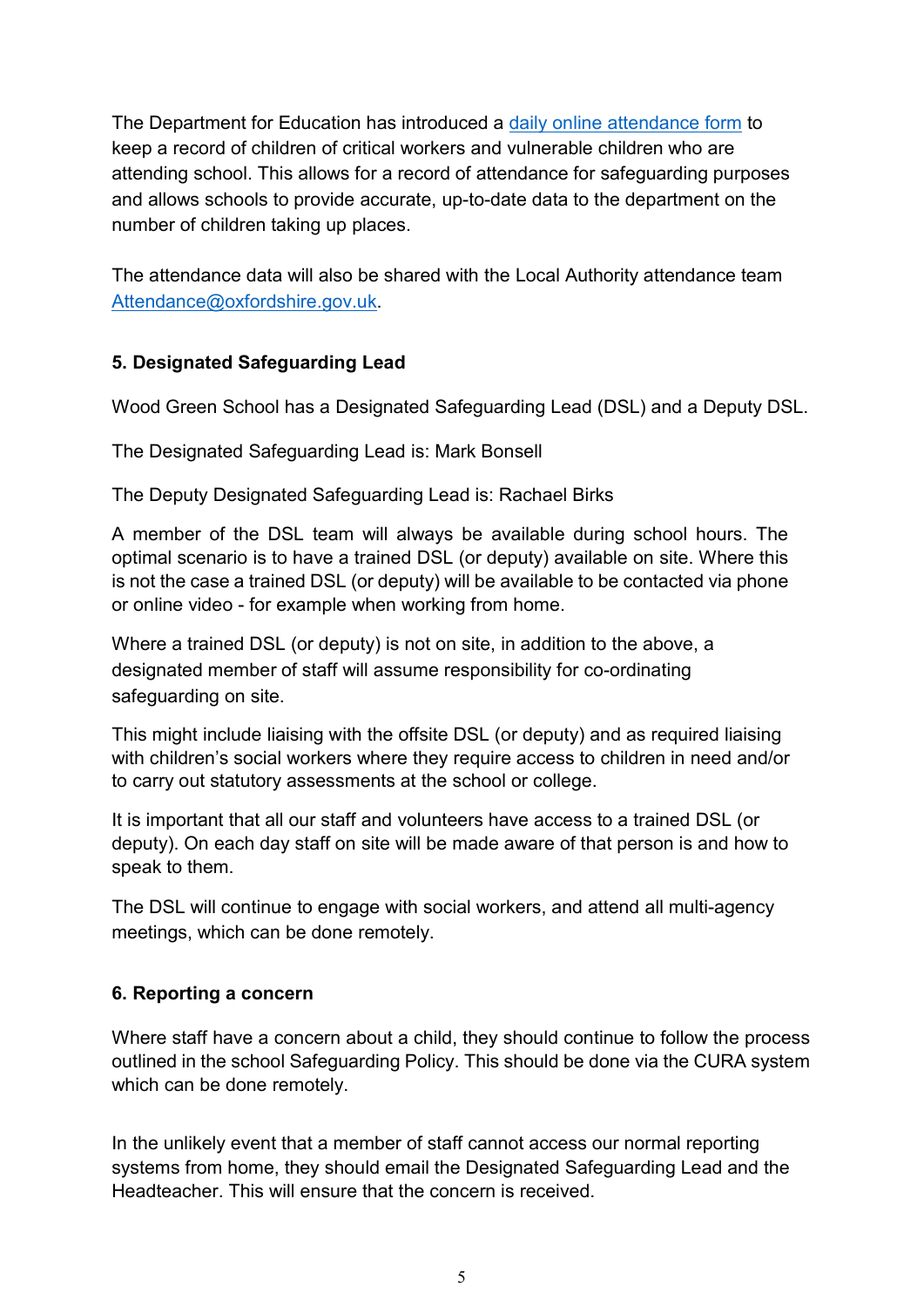In the unlikely event that CURA is unavailable and the DSL is not available, Immediate concerns can be phoned into MASH on 0345 0507666 or email to LADO.SafeguardingChildren@oxfordshire.gov.uk. If the referrer believes a child is in immediate danger s/he must phone the police on 999.

Staff are reminded of the need to report any concern immediately and without delay.

Where staff are concerned about an adult working with children in the school, they should continue to follow our normal procedures and alert the headteacher immediately. The headteacher will follow normal allegation management procedures as detailed in Keeping Children Safe in Education and liaise with Oxfordshire's Local Authority Designated Officer; Alison Beasley, as details in our main policy. If there is a requirement to make a notification to the headteacher whilst away from school, this should be done verbally and followed up with an email to the headteacher.

Concerns around the Headteacher should be directed to the Chair of Governors: Mr John Bhogal – J.Bhogal@wgswitney.org.uk.

## 7. Safeguarding Training and induction

All DSL training has been suspended by the Oxfordshire Safeguarding Children's Board (OSCB) and it is very unlikely to take place whilst there remains a threat of the COVID 19 virus.

Guidance from the OSCB can be found here https://www.oscb.org.uk/learningzone/training/

For the period COVID-19 measures are in place, a DSL (or deputy) who has been trained will continue to be classed as a trained DSL (or deputy) even if they miss their refresher training.

All existing school staff have had safeguarding training and have read part 1 of Keeping Children Safe in Education (2019). The DSL should communicate with staff any new local arrangements, so they know what to do if they are worried about a child.

Where new staff are recruited, or new volunteers enter our School, they will continue to be provided with a safeguarding induction.

If staff are deployed from another education or children's workforce setting to our school, we will take into account the DfE supplementary guidance on safeguarding children during the COVID-19 pandemic and will accept portability as long as the current employer confirms in writing that:-

- the individual has been subject to an enhanced DBS and children's barred list check
- there are no known concerns about the individual's suitability to work with children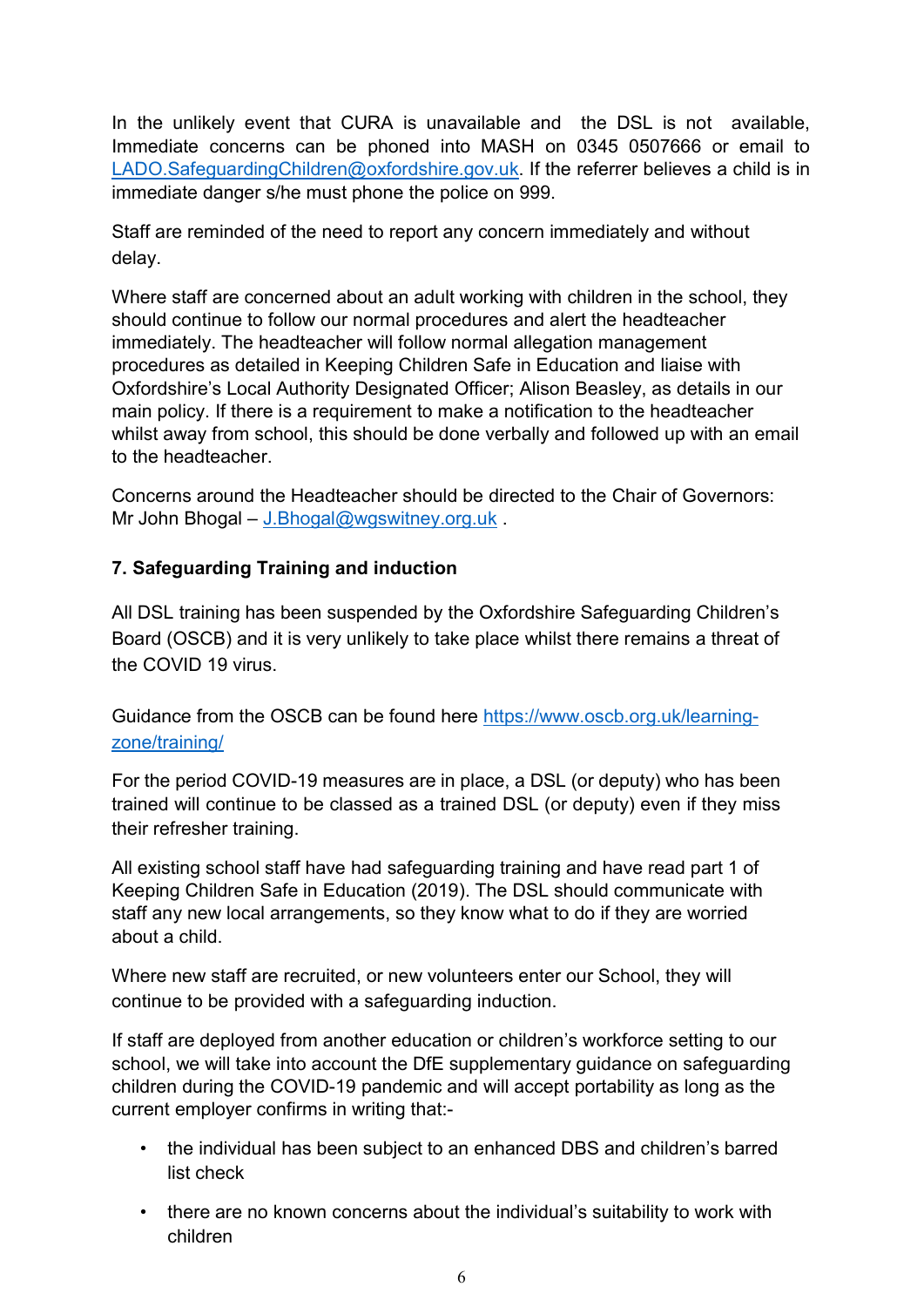• there is no ongoing disciplinary investigation relating to that individual

Upon arrival, they will be given a copy of the receiving setting's child protection policy (which will be similar to their current setting if an Oxfordshire school), confirmation of local processes and confirmation of DSL arrangements.

#### 8. Safer recruitment/volunteers and movement of staff

It remains essential that people who are unsuitable are not allowed to enter the children's workforce or gain access to children. When recruiting new staff, Wood Green School will continue to follow the relevant safer recruitment processes for their setting, including, as appropriate, relevant sections in part 3 of Keeping Children Safe in Education (2020) (KCSIE).

In response to COVID-19, the Disclosure and Barring Service (DBS) has made changes to its guidance on standard and enhanced DBS ID checking to minimise the need for face-to-face contact.

Where our School are utilising volunteers, we will continue to follow the checking and risk assessment process as set out in paragraphs 167 to 172 of KCSIE. Under no circumstances will a volunteer who has not been checked be left unsupervised or allowed to work in regulated activity.

Wood Green School will continue to follow the legal duty to refer to the DBS anyone who has harmed or poses a risk of harm to a child or vulnerable adult. Full details can be found at paragraph 163 of KCSIE, in line with advice from the LADO where appropriate.

Wood Green School will continue to consider and make referrals to the Teaching Regulation Agency (TRA) as per paragraph 166 of KCSIE and the TRA's 'Teacher misconduct advice for making a referral.

During the COVID-19 period all referrals should be made by emailing Misconduct.Teacher@education.gov.uk

Whilst acknowledging the challenge of the current National emergency, it is essential from a safeguarding perspective that any school is aware, on any given day, which staff/volunteers will be in the school or college, and that appropriate checks have been carried out, especially for anyone engaging in regulated activity. As such, Wood Green School will continue to keep the single central record (SCR) up to date as outlined in paragraphs 148 to 156 in KCSIE.

#### 9. Online safety in schools and colleges

Wood Green School will continue to provide a safe environment, including online. This includes the use of an online filtering system.

Where students are using computers in school, appropriate supervision will be in place.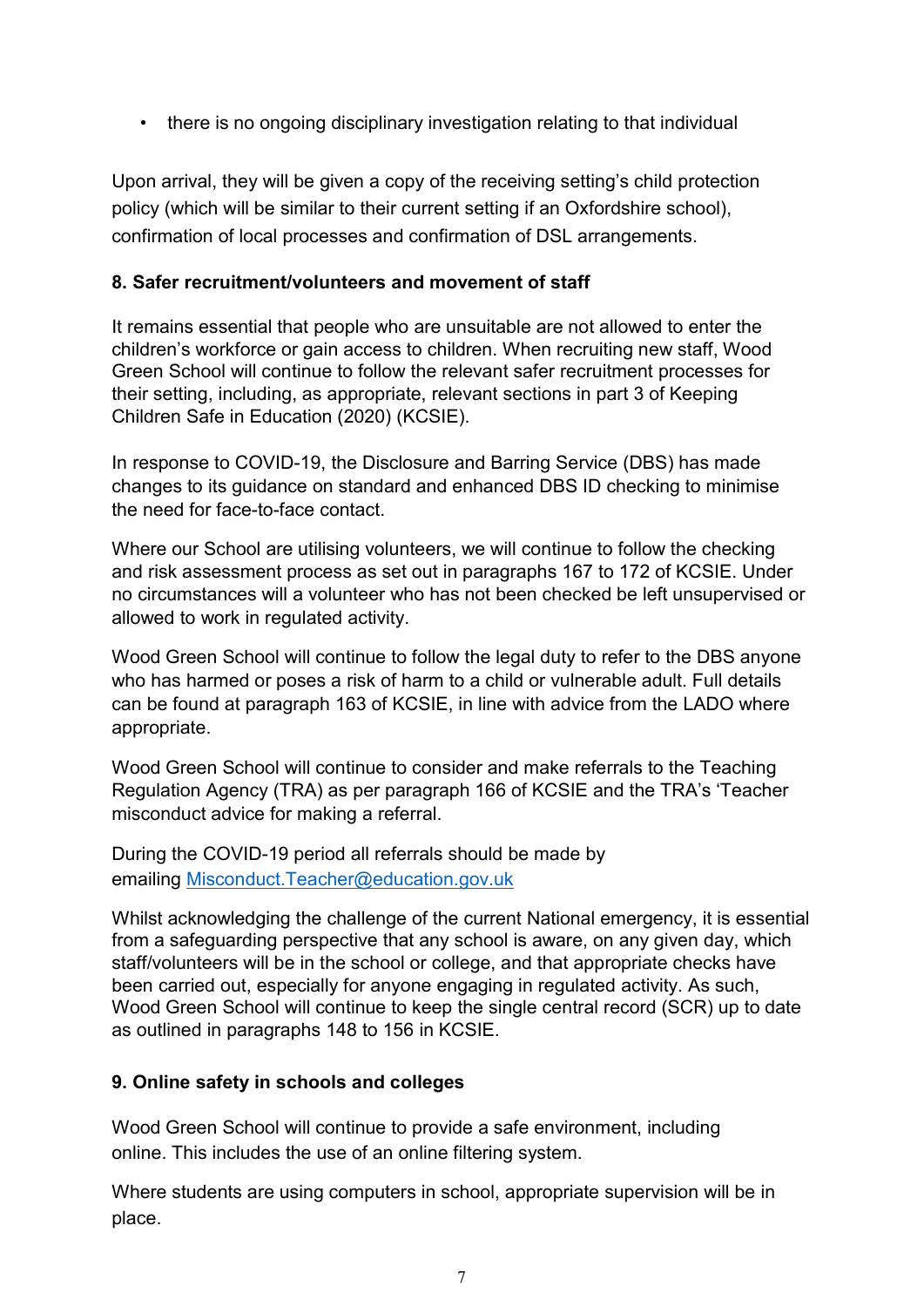#### 10. Children and online safety away from school and college

It is important that all staff who interact with children, including online, continue to look out for signs a child may be at risk. Any such concerns should be dealt with as per the Child Protection Policy and where appropriate referrals should still be made to children's social care and as required, the police.

Wood Green School will ensure any use of online learning tools and systems is in line with privacy and data protection/GDPR requirements.

Remote learning is via the Teams platform which is accessed via the user's secure school account.

When giving feedback and interacting with students online all staff will be mindful of engaging with students in a professional manner in line with the agreed WGS Code of Conduct.

If work submitted by a student raises concerns about that student's wellbeing the member of staff should report the details via CURA and, if possible, attach the work in question to the DSL via wgssafeguarding@wgswitney.org.uk

No member of staff should attempt to contact a student via a means other than his/her school email, Teams or school phone. Where a phone call takes place the parent or carer of the student should always be the first point of contact. To preserve the personal nature of a member of staff's phone should they need to contact a Wood Green family on their personal use the member of staff should use the pre-dial code 114

#### 11. Online Teaching and Learning

This addendum to the updated Safeguarding Policy covering safeguarding at WGS during the Covid-19 pandemic addresses the safe use of audio sessions involving on roll students at WGS with their teachers.

WGS does not subscribe to one particular learning software package. This addendum is intended to cover the use of learning software in general but currently specifically only for audio presentations.

The amended Behaviour Policy for WGS applies to audio learning situations and breaches of that policy or this addendum will be investigated as the situation allows and dealt with seriously.

#### Acceptance of and agreement to this addendum

Students and parents have already signed an ICT Acceptable Use Agreement. This continues to be the underlying agreement for continuing access to and use of IT at WGS.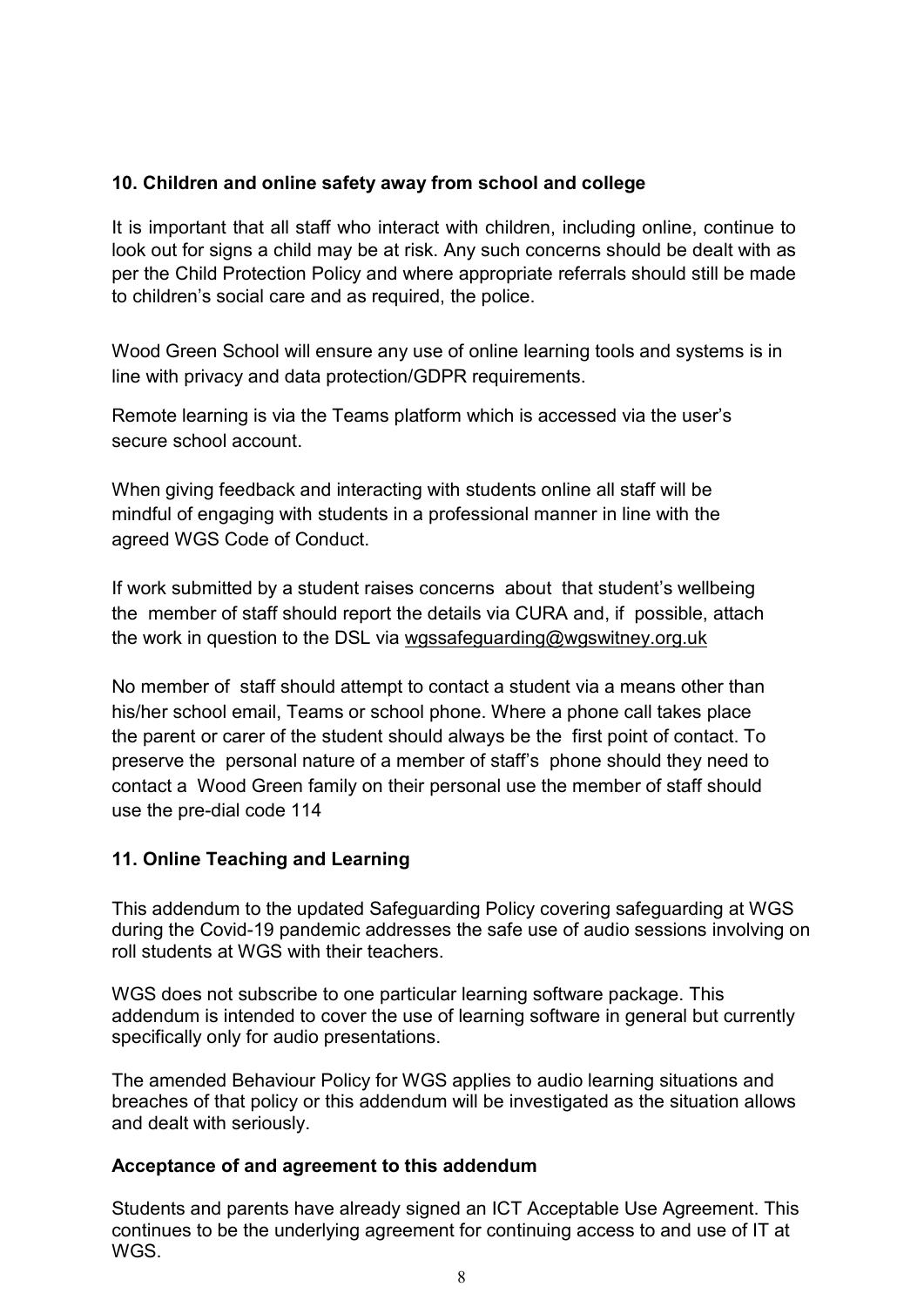#### The student and parent have agreed to the protocols in this addendum when the student signs in for their first session. There is no need to send email agreement back into school as an indication of agreement to the protocols

Staff will:

- 1. Invite all students using WGS emails only
- 2. Ensure each invitation is password protected
- 3. Report any safeguarding issues to the Designated Senior Lead in the usual way
- 4. Ensure lessons take place within the school day on an agreed timetable
- 5. Staff will ensure that any content from a third party used during a lesson is age-appropriate for the students viewing it
- 6. Ask any unauthorised user to leave the session and terminate the session if the unauthorised user does not leave when asked to
- 7. Conduct the lesson in an appropriate space within the home
- 8. Deliver all lessons via Microsoft Teams
- 9. Will lead the session and..
- 10. …will mute microphone throughout the session but
- 11. …will invite students to participate and unmute microphone as appropriate
- 12. Will always leave Teams lessons after all students have left. This is to avoid leaving students "unsupervised " in a meeting.

#### Use of cameras

- 13. Make it very clear to students if they can choose to have their camera on during a lesson and remind them that it is always optional to do this
- 14. If teaching from home, they will ensure their background is blurred and they are appropriately dressed for work
- 15. No user is permitted to record the live video learning except the teacher. The teacher will, where necessary, inform the users that the session is being recorded. That recording will be stored securely according to school data protection policy
- 16. Any safeguarding concern which arises during the course of a live lesson involving video will be reported to wgssafeguarding@wgswitney.org.uk or by staff using the CURA safeguarding platform

Students will:

- 1. Only use their WGS emails for connecting to Microsoft Teams and for any other Microsoft Teams related enquiries
- 2. Never share session details or passwords
- 3. Always use their given school names in sessions and not a nickname
- 4. Never make a personal recording of the session
- 5. Ensure they are in an appropriate place to do the session
- 6. Report any safeguarding issues to their teacher or parent immediately after the session
- 7. Conduct themselves in an audio session as they would in a face-to-face session at WGS i.e. observing the agreed Safe, Respectful and Ready to Learn rules
- 8. Follow instructions from staff at all times
- 9. Only use chat facilities when asked to by the host of the Teams session
- 10. Leave the session immediately if asked to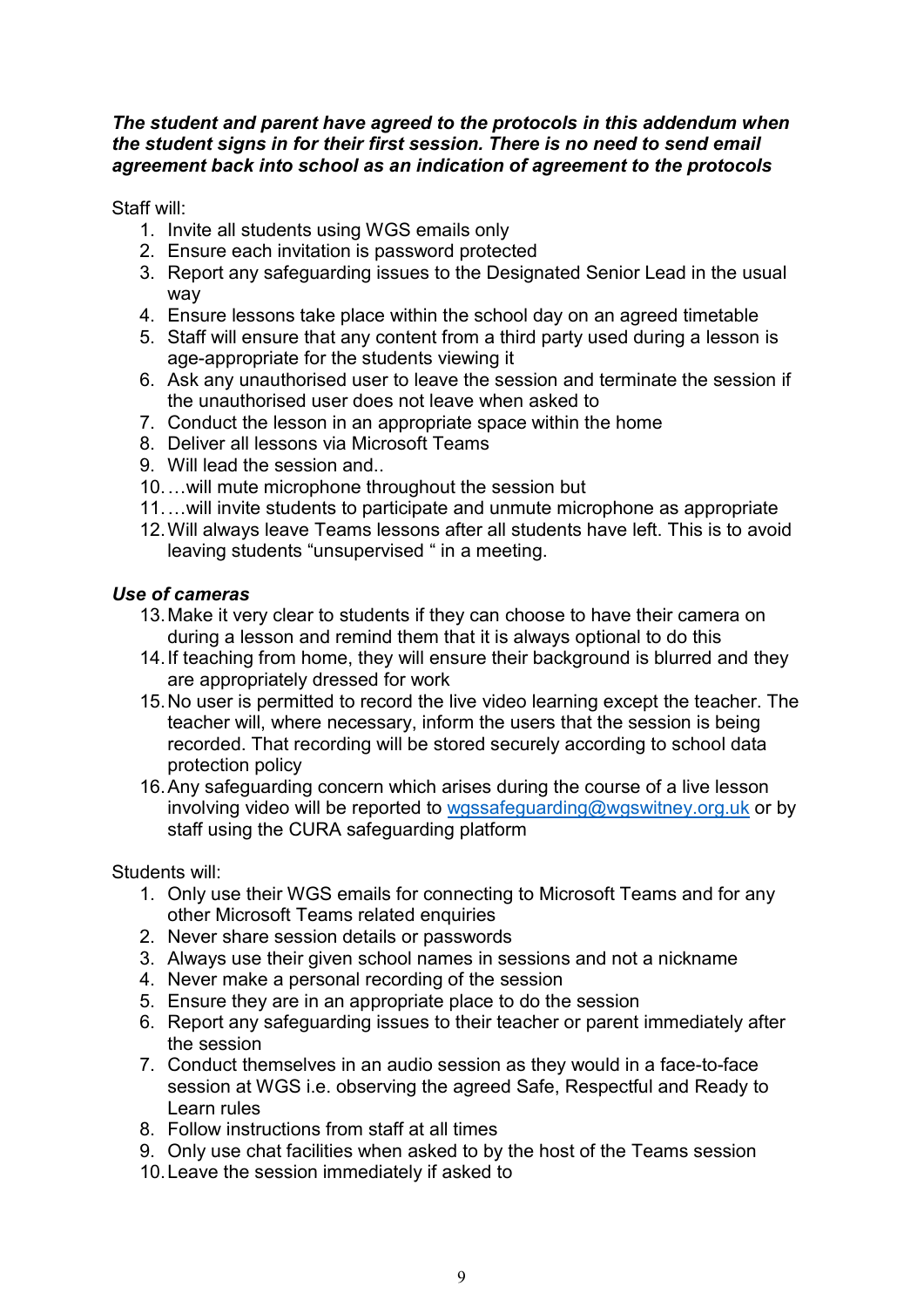#### Use of cameras

- 11. Only use their camera if allowed by their teacher there is no obligation to use the camera and no student will be in trouble if they do not want to use it
- 12. Will ensure their background is blurred
- 13. Will be appropriately dressed if they use their camera
- 14. Will not record any part of the live lesson or take any still pictures of the lesson – if any student does this and stores or share these images, this will be seen as a serious breach of the school's behaviour policy

Parents will:

- 1. Ensure sessions take place in communal areas in the house
- 2. Ensure that interactions between household members which may be picked up during the session are appropriate
- 3. Ensure that their child understands the expectations indicated in the "Students will" section of this document
- 4. Recognise that every session is delivered securely via Microsoft Teams
- 5. Report any safeguarding concerns to wgssafeguarding@wgswitney.org.uk

#### Use of cameras

- 6. Will ensure that their child behaves appropriately if they chose to take part in lesson using cameras
- 7. Ensure that their child does not record any live lesson or still pictures form lessons

With some platforms used by the school, there is an age limit that restricts the use of under 13's. This restriction exists because it is illegal for companies to gather certain information and data on minors without parental consent. In these cases, where parents agree to their use, parents can sign up their children using their own details, then alter their screen name to the child's full name. This is also a recommendation for parents of students of any age to do, as it is safe internet practice.

V1 created 08/06/20 V2 Updated 09/06/20 – including use of platforms with GDPR age restrictions V3 Updated 09/10/20 – amended to reflect the use of Microsoft Teams V4 Updated 28/01/20 – amended to reflect the use cameras during Microsoft Teams lessons

## 11. Supporting children not in school

Wood Green School is committed to ensuring the safety and wellbeing of all its Children and young people.

Wood Green school has a robust contact plan to ensure that contact is maintained with all its vulnerable families (vulnerable in accordance with national guidelines and those agreed by DSL, SENDCO and the Headteacher) and that sightings occur fortnightly of its most vulnerable students

All contact is recorded on PARS and concerns logged through CURA with the Safeguarding team.

Wood Green School and its DSL will work closely with all stakeholders to maximise the effectiveness of any communication plan.